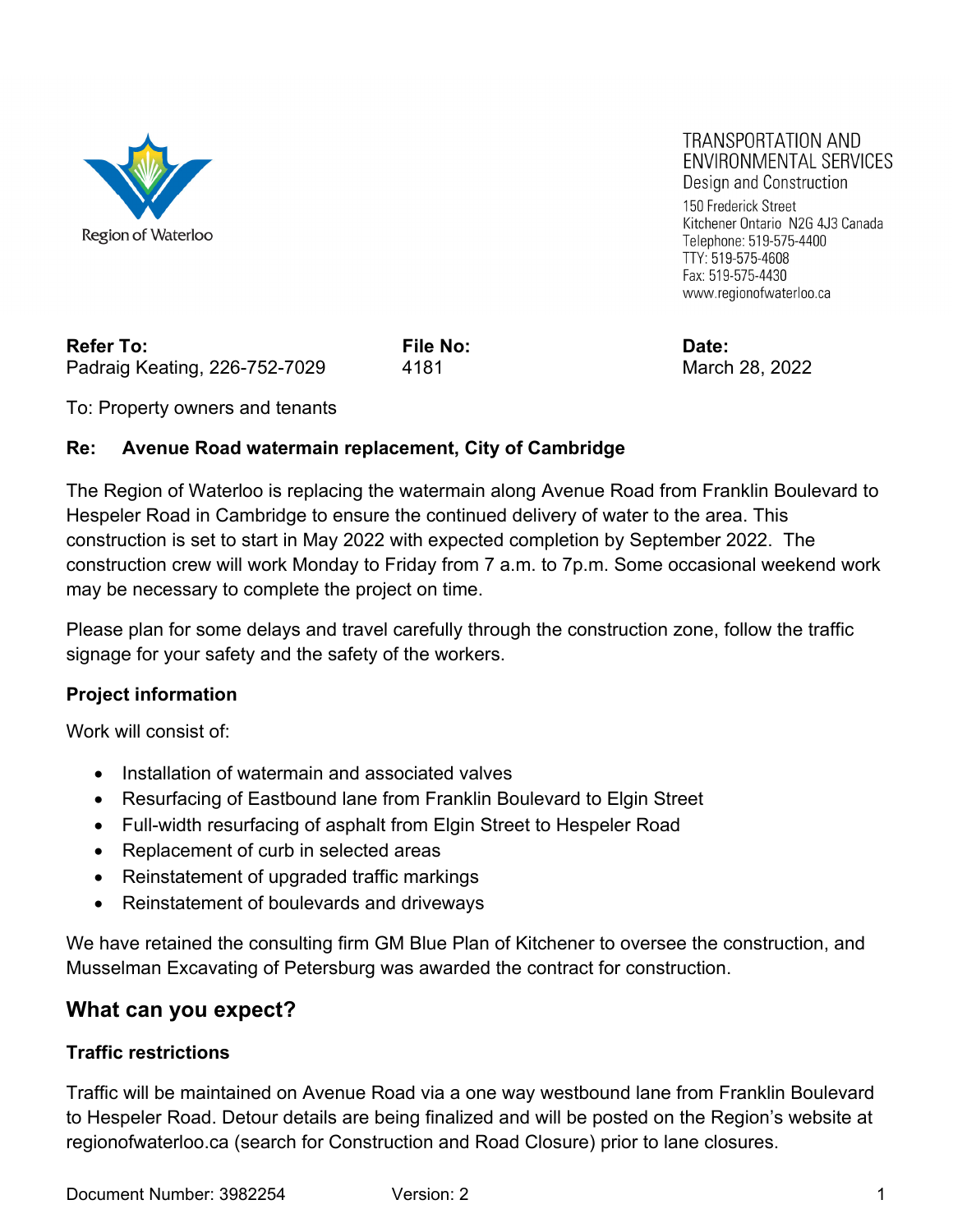## **Temporary full road closure**

Final surface asphalt requires a full road closure from Hespeler Road to Elgin Street. During this time, the road will be closed to through traffic; access to local residents and emergency vehicles will be maintained to the greatest extent possible. We expect the closure to occur over a number of days towards the end of August. Specific details to follow prior to this activity taking place.

### **Access**

Access to businesses, residences and intersecting local streets along Avenue Road will be maintained to the greatest extent possible, however, disruptions will occur when construction activities are being completed directly adjacent to an entrance or local street. We will provide as much notice as possible when construction activities are occurring adjacent to your property. If the construction makes it impossible to access your driveway for a short time, we will advise you of alternate parking locations.

## **We're open!**

We will ensure temporary signage is installed indicating businesses are "Open and Accessible" during construction.

## **Bus service changes**

Grand River Transit buses may need to be rerouted. Please visit grt.ca for detours or alerts.

# **Garbage and recycling**

If you receive curb-side collection, please place your garbage in disposable bags (please avoid use of containers) at the curb along with your blue box, green bin and yard waste **prior to 6 a.m.** on your normal collection day. These materials will be collected by our contractor and placed on adjacent side streets for Regional pickup. Blue boxes and green bins will be returned by day's end. Clearly mark your address number on your blue box and green bin to ensure proper return.

# **Restoration and landscaping**

If your driveway, sidewalk or landscaping is damaged by this construction work, we will replace/reinstate the damaged portion to pre-construction condition after construction is completed. We will take care of any sod that is replaced for 60 days. After 60 days, all sod maintenance and watering becomes your responsibility.

# **Tree trimming**

If tree branches within public spaces interfere with construction, the contractor will prune back the tree. The contractor will ask you for permission before cutting any branches on private property. If you do not allow the contractor onto your property to trim the branches, the branches will be cut vertically at the property line.

### **Water service shutdown**

During construction of the watermain, the contractor will be working in close proximity to residential water services. Water service shutdowns are not anticipated but may occur based on the nature of this work. In the event of an unplanned interruption to water service, we will make every effort to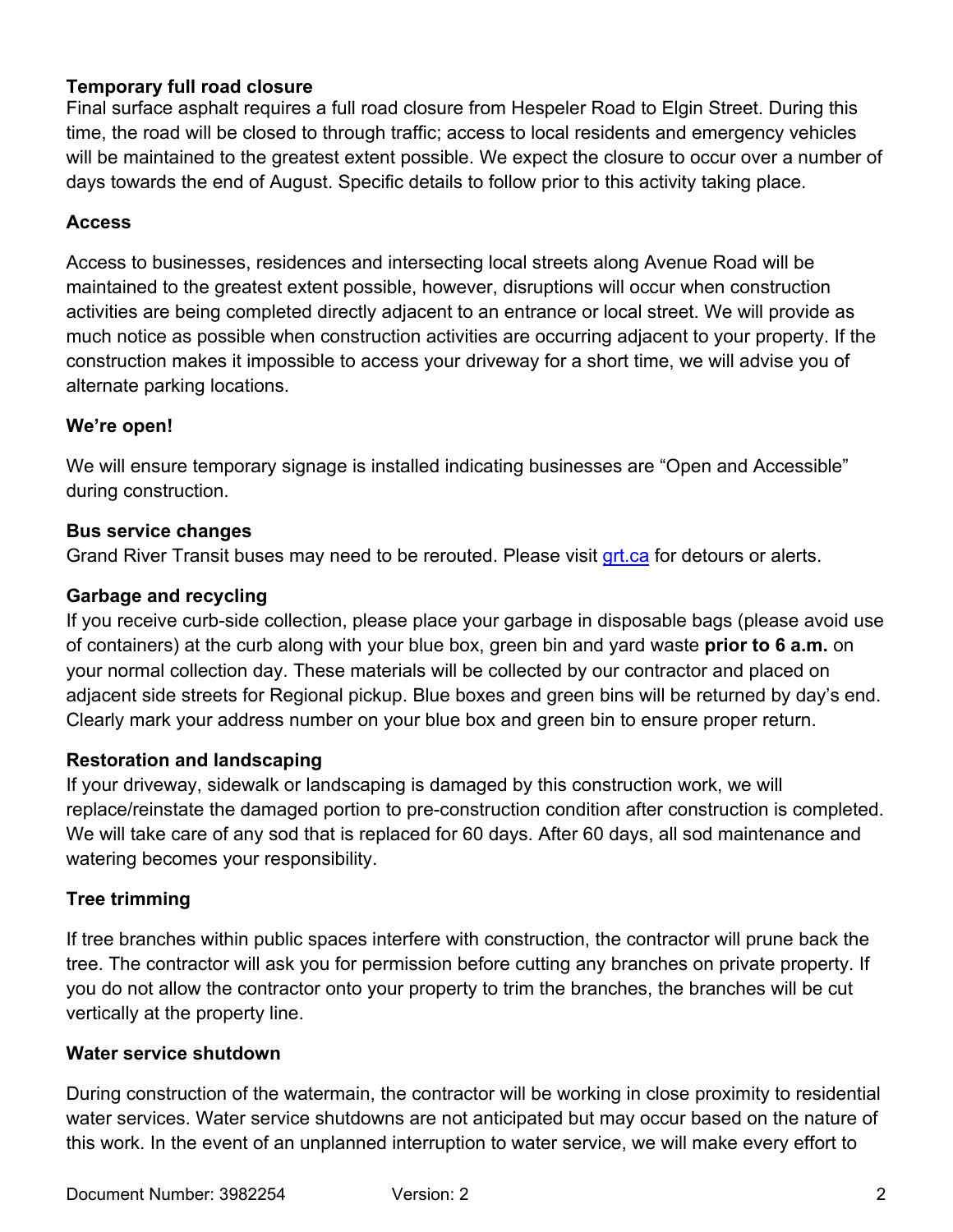restore supply by end of the work day. We will notify you two days prior to any water service interruption.

## **Vibration, dust, mud**

You may feel slight vibrations from the construction work. All efforts will be made to minimize adverse impacts from the construction including dust, mud and vibration.

## **Preconstruction condition survey**

It is the Region of Waterloo's practice to offer preconstruction survey of buildings in the vicinity of imminent road construction activities. While we do not anticipate that buildings abutting or adjacent to the construction will be impacted by the road reconstruction, the preconstruction survey provides thorough documentation of the existing building condition, including any existing cracks or other visible structural or cosmetic defects of the exterior and interior of the property. If during or after the construction, residents/tenants experience any concerns with their property or suspect that damage has occurred as a result of the construction activities, the information from the preconstruction survey may prove helpful in resolving concerns. Exterior and interior inspections will be carried out, including perimeter walkways and landscaping. There is no cost to the residents/owners for this service.

GNP Environmental are engaged to conduct the preconstruction survey of all buildings abutting or adjacent to the construction limits. You will be contacted by a staff member from GNP Environmental Inspections Ltd. to coordinate access to your property. GNP Environmental will provide each property owner with a copy of their COVID-19 Preventative Measures for review prior to inspection. Please direct any concern about inspection protocols directly to GNP Environmental Ltd. While the preconstruction inspection is voluntary, your permission and cooperation in helping us complete this survey is greatly appreciated.

### **Canada Post mail delivery**

Properties that receive door service mail delivery should not be affected while construction is taking place. If you do experience a disruption in your mail delivery please contact Canada Post at 1-866- 607-6301 or go to their website www.canadapost.ca or contact the Region's on-site representative.

# **Project updates and maps**

Information, project updates and site/detour maps are posted on regionofwaterloo.ca; search for Construction and Road Closures.

### **Email updates**

Please email **Pakeating@regionofwaterloo.ca** your email address if you wish to be included on project newsletter.

### **Contacts**

We will have someone on site during construction to address any concerns. An emergency after hours contact is also available.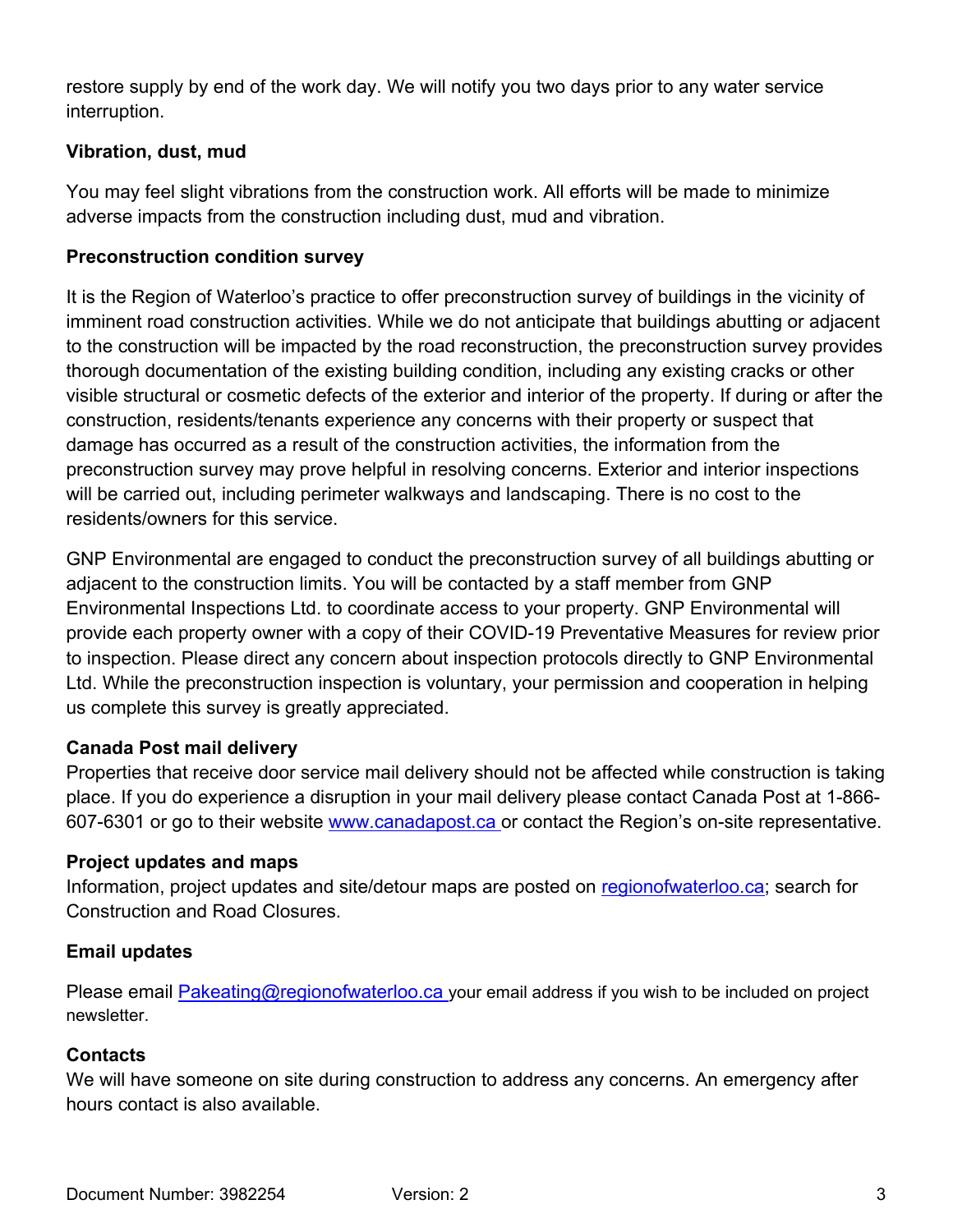| Day time contact:<br>From 8 a.m. to 5 p.m. | Alex Rojas, Regional Inspector<br>Phone: 519-778-1034<br>email ARojas@regionofwaterloo.ca |
|--------------------------------------------|-------------------------------------------------------------------------------------------|
| After hours emergency contact:             | Region of Waterloo Service First Call Centre,                                             |
| 5 p.m. to 8 a.m.                           | 519-575-4400                                                                              |

Every reasonable effort will be made during construction to minimize disruption and complete the work efficiently and cost effectively. We thank you in advance for your patience and cooperation.

Thank you,

Meating

Padraig Keating P.Eng PMP Senior Project Engineer, Design & Construction Transportation & Environmental Services Regional Municipality of Waterloo 150 Frederick Street Kitchener ON N2G 4J3 226-752-7029 Pakeating@regionofwaterloo.ca

cc: Jan Liggett, Councillor, City of Cambridge Ward 4 Scott Hamilton, Councillor, City of Cambridge Ward 7 Nicholas Ermeta, Councillor, City of Cambridge Ward 8 Kathryn McGarry, Mayor, City of Cambridge Karl Kiefer, Regional Councillor, Cambridge Helen Jowett, Regional Councillor, Cambridge Hendrik Fourie, Region of Waterloo Colin Wiebe, GM Blue Plan Consultants